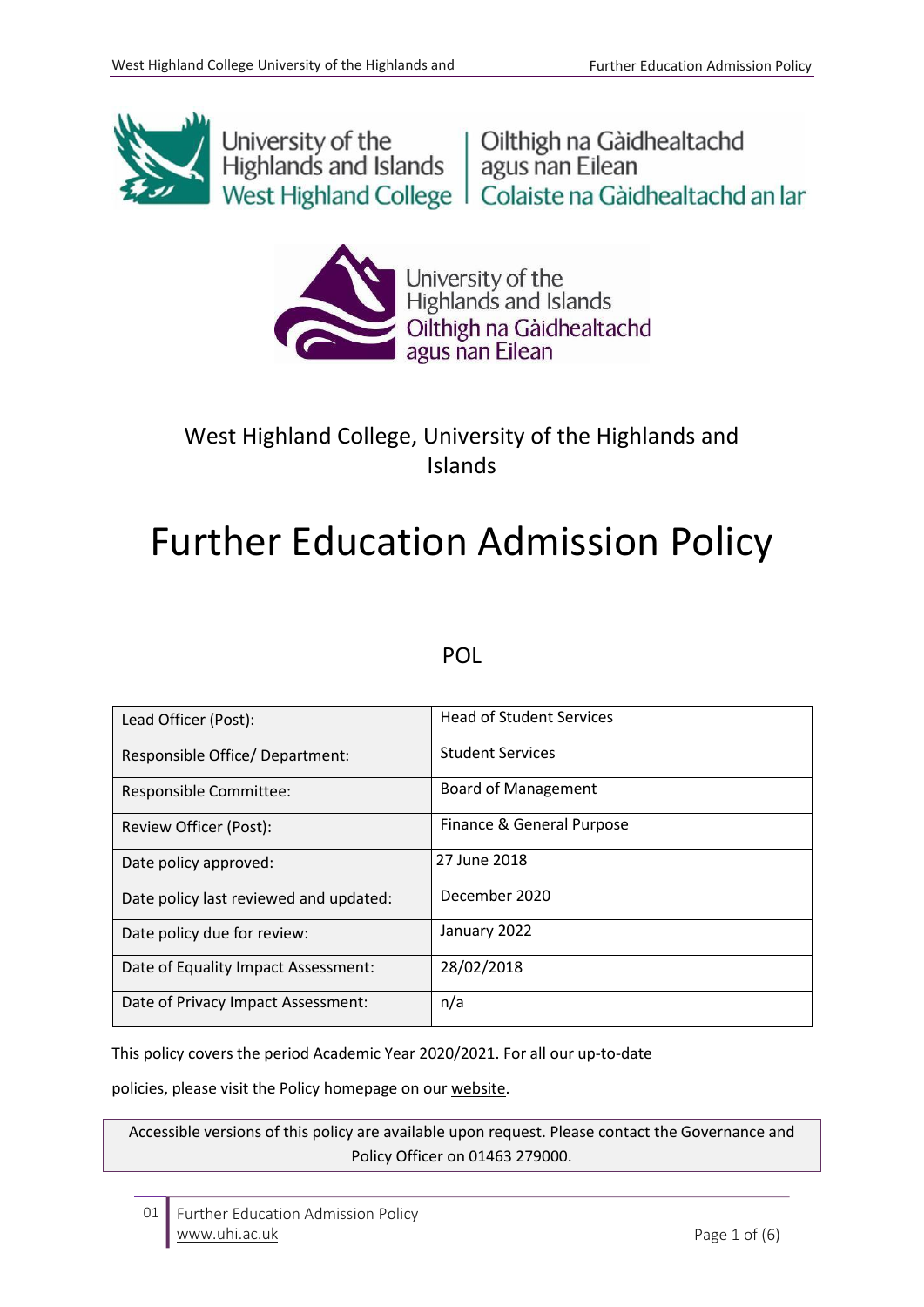$\Gamma$ 

## Policy Summary

| Overview                         | This policy provides the basis for admissions into further education courses<br>provided by the colleges within the UHI partnership.                                                                                       |  |
|----------------------------------|----------------------------------------------------------------------------------------------------------------------------------------------------------------------------------------------------------------------------|--|
| Purpose                          | The policy governs the application process to be used by all students<br>considering applying to a further education course in any of the colleges<br>within the UHI partnership.                                          |  |
| Scope                            | The policy applies to all colleges offering further education courses within<br>the UHI partnership, current students seeking to progress their studies and<br>prospective students considering applying.                  |  |
| Consultation                     | The policy was endorsed by Partnership Council and was subject to local<br>consultation and approval processes at each academic partner College.<br>The policy was approved by the colleges' Board of Management.          |  |
| Implementation and<br>Monitoring | Academic partners will be responsible for implementing and monitoring<br>the policy. Analysis will be carried out of the policy's impact by staff from<br>the Vice-Principal for Further Education's office.               |  |
| <b>Risk Implications</b>         | The policy reduces risk for the University and academic partners by<br>creating a streamlined process and a community of practice for staff.<br>Students will also benefit from a consistent approach across all partners. |  |
| Link with Strategy               |                                                                                                                                                                                                                            |  |
| <b>Impact Assessment</b>         | <b>Equality Impact Assessment: Link.</b>                                                                                                                                                                                   |  |
|                                  | Privacy Impact Assessment: n/a                                                                                                                                                                                             |  |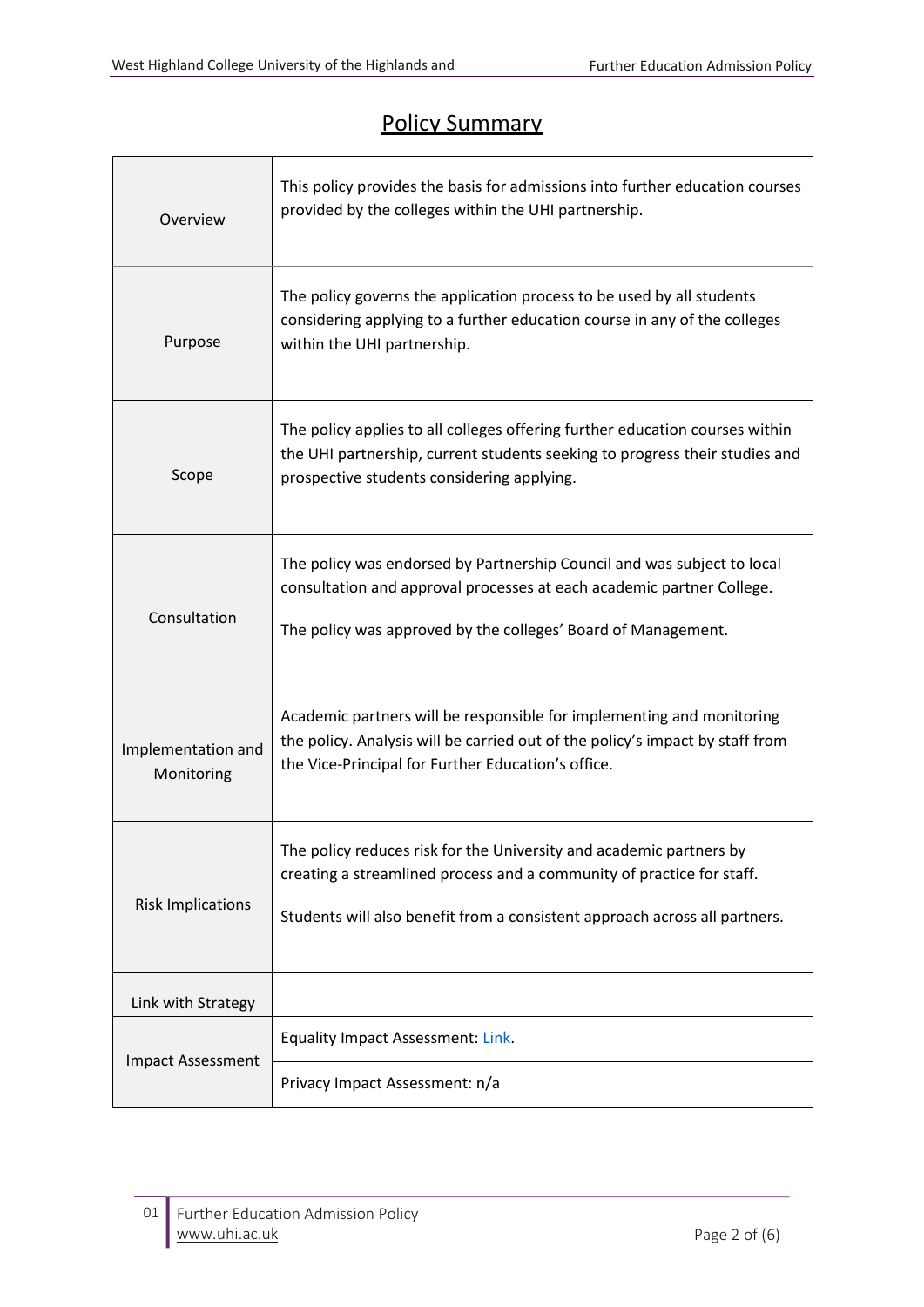## 1. Policy Statement

- 1.1 West Highland College UHI endeavours to be welcoming and inclusive in its admissions policy and processes, seeking to work in partnership with prospective students to match applicants with courses most appropriate to their aspirations and current level of skills, knowledge and ability.
- 1.2 West Highland College UHI operates a fair and open admissions process that is free of discrimination and reflects a commitment to widening access and equality of opportunity. The College aims to provide appropriate services to support students with learning support needs or disabilities.

## 2. Definitions

2.1 If you require assistance or do not understand any terms or language used in this policy, please do not hesitate to contact the Admissions Office.

## 3. Purpose

- 3.1 This Policy is to provide West Highland College UHI with a robust framework to:
	- 3.1.1 Follow admissions processes that are free of discrimination on the grounds of age, disability, gender and gender reassignment, pregnancy and maternity status, ethnicity, religion and/or belief, sexual orientation or socio-economic background.
	- 3.1.2 Offer a curriculum aligned to local and regional need and in line with national priorities. Where there is diminished local need or low demand, a course may be amended or withdrawn before it commences. Equally, new courses may be introduced or the number of places on a course increased due to demand;
	- 3.1.3 Publicise courses through a variety of communication channels and in a variety offormats;
	- 3.1.4 Be fair, open and transparent in recruitment and selection processes;
	- 3.1.5 Provide clear and accurate information on available courses, entry requirements and/or selection criteria;
	- 3.1.6 Proactively encourage candidates to declare any disability or additional support need that may create barriers to their success in learning. This declaration enables West Highland College UHI to provide appropriate support during the application stage and throughout a student's course;
	- 3.1.7 Publish on West Highland College UHI web-site, details of the annual admissions cycle including when applications will be processed, when interviews take place and offers of places will be made.

#### **3.2 Contextualised Admission**

- 3.2.1.1 To further our commitment to improving access to education for people from the widest possible range of backgrounds, West Highland College UHI operates a contextualised admissions policy and processes. This commitment enables the College to form a more complete picture of the characteristics of an individual applicant. To this end West Highland College UHI Endeavours to take into account an applicant's background where an applicationfalls short of the standard entry criteria for a course or where there is competition for places;
- 3.2.1.2 Will provide appropriate levels of support to prospective students who require it throughout the admissions process;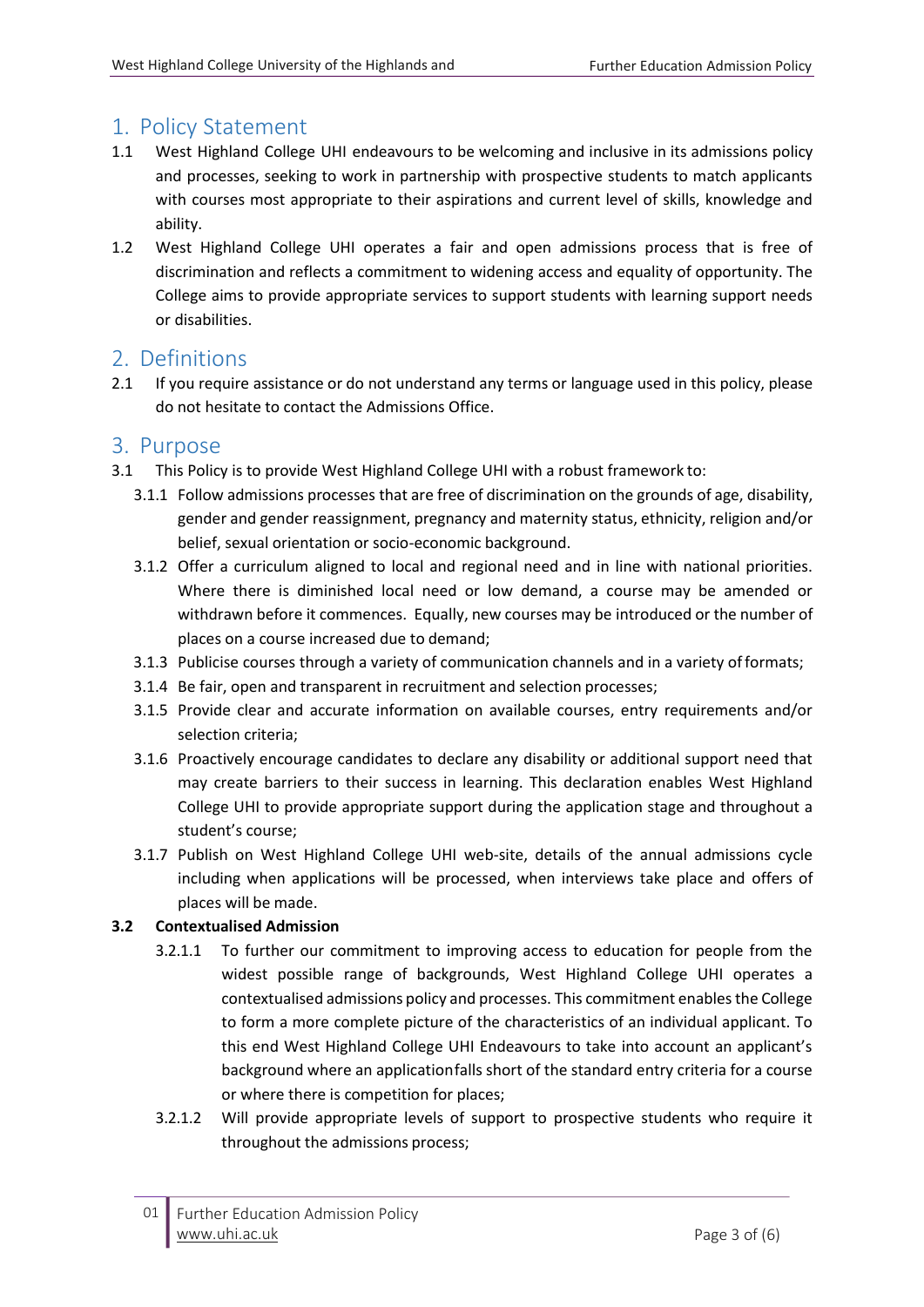- 3.2.1.3 Make provision for assessments of additional support required 'on-course' during the admissions process;
- 3.2.1.4 Make reasonable adjustments wherever this is possible.
- 3.2.1.5 West Highland College UHI particularly welcomes applications from specific priority groups in line with Government priorities and legislation, including:
- 3.2.1.1 Care experienced and looked after young people;
- 3.2.1.2 Those living in areas of multiple-deprivation as identified by the Scottish Index of Multiple Deprivation as being the 10% most deprived post-code zones in Scotland;
- 3.2.1.3 Those whose parents or carers have not accessed education beyond the compulsory school years;
- 3.2.1.4 Male and female applicants to courses with nationally recognised gender imbalances e.g. males into to care, females in to construction.
	- 3.2.1.6 West Highland College UHI guarantees an interview to those with a care experienced background. To support gender equality, the College also operates a guaranteed interview for specific courses that experience a severe gender imbalance and are included in the College's Gender Action Plan.
	- 3.2.1.7 West Highland College UHI records all contextualised admissions, showing the number of applicants identified within priority groups, by course and by outcome of application.

#### **3.3 Discretion in making an offer of a place**

- 3.3.1 All offers of places are subject to the College's discretion. The College reserves the right to reject applications or apply further criteria under particular circumstances such as the following:
	- 3.3.1.1 Previous disciplinary sanctions under the college or university disciplinaryprocedures or those of other institutions
	- 3.3.1.2 Record of outstanding debt with the College or University
	- 3.3.1.3 They do not meet the entry criteria
	- 3.3.1.4 Unsuccessful at interview
- 3.3.2 West Highland College UHI will:
	- 3.3.2.1 Treat every application on its merits and will remove barriers to participation through making reasonable adjustments. However, there may be occasions when reasonable adjustments are not sufficient to enable participation on a particular course. In these circumstances, Academic Partner name will make every effort to offer an alternative course or an alternative mode of study if appropriate and / or available.)
	- 3.3.2.2 Reserve the right to apply additional entry criteria in instances where an applicant has a record of previous enrolments without successful completion. In such cases, due consideration will be given to an individual's circumstances and support needs when reaching a decision.
	- 3.3.2.3 Successful applicants to courses will be required to join the Protection of Vulnerable Groups Scheme (PVG) where the studies or placements require interaction with children and/or vulnerable adults. A previous criminal record does not, in the majority of cases, exclude an applicant from being offered a place. However, the College recognises that it has a duty of care to all students and staff and therefore reserves the right not to admit an applicant where there is evidence that they could affect the safety and welfare of students or staff. The College has the right to withdraw anoffer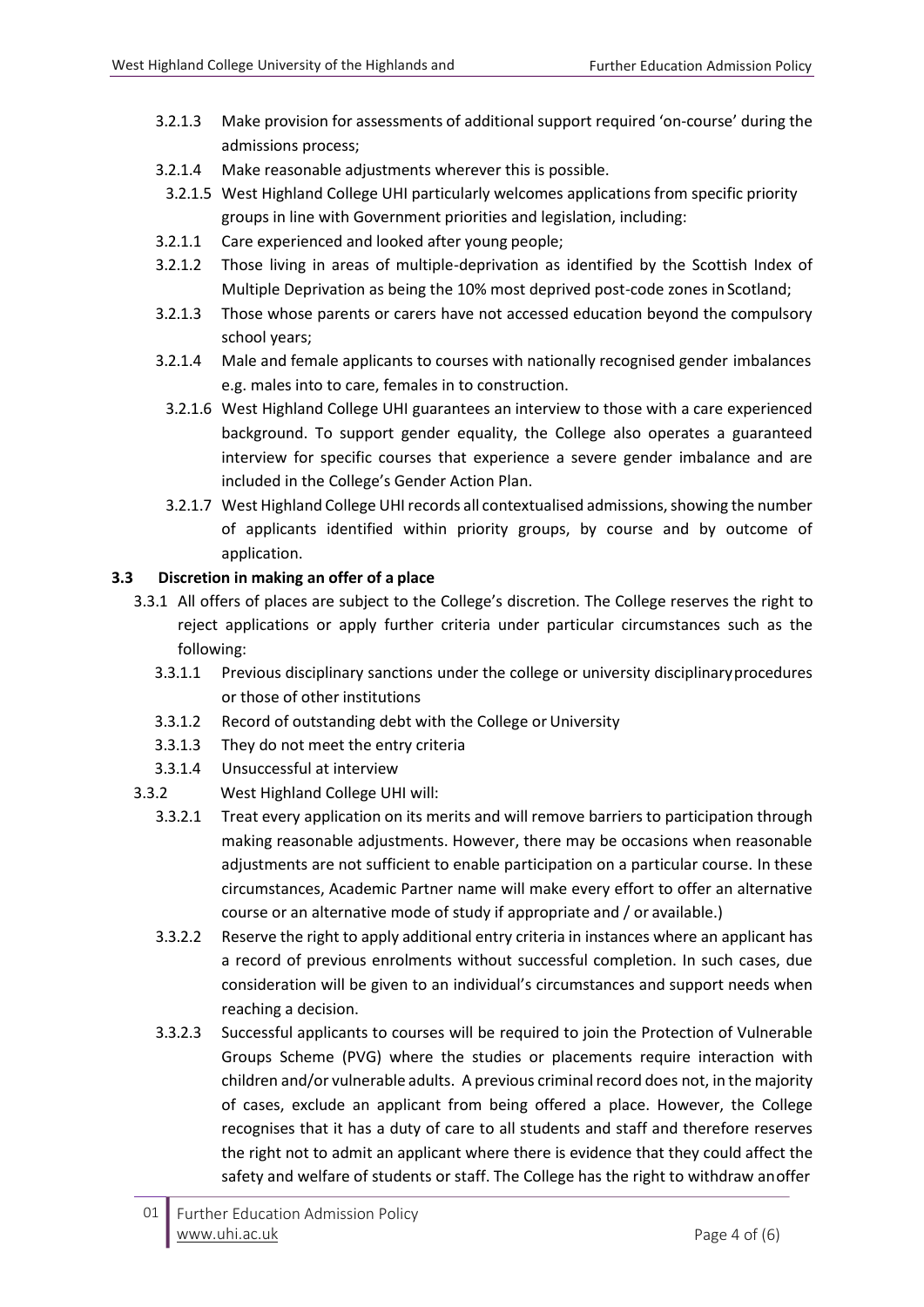of place if new information becomes available which has not been previously disclosed by the applicant and which could affect the safety and welfare of students and staff.

#### **3.4 Fee Status**

- 3.4.1 Every student who enrols on a course incurs a fee. The vast majority of full-time further education students have their fees paid by the Scottish Funding Council, through the fee waiver system. Part-time students may also be eligible for fee waiver.
- 3.4.2 On application, the College will make an assessment of fee status in order to determine the appropriate level of tuition fees, in line with the relevant regulations and based on the information provided on the application form. The fee status of an individual will be communicated in the offerletter to ensure that individuals are aware if they are liable to pay fees.
- 3.4.3 The College reserves the right to change an applicant's fee status in exceptional circumstances such as the following:
	- 3.4.3.1 If new information becomes available which was not previously disclosed by the applicant and affects the original decision on the fee status;
	- 3.4.3.2 If errors are made within the initial fee assessment, either by the College or by the applicant, which affects the original decision on the fee status.
- 3.4.4 In such cases, the applicant will be notified of any change to their fee status and any consequences of this change.
- 3.4.5 Applicants assessed and determined to be international fee-payers may be required to pay full course fees prior to enrolment.

#### **3.5 Appeals**

3.5.1 Any appeals relating to application decisions must be made in writing to 'insert relevant job title'.

#### **3.6 Monitoring**

- 3.6.1 Reports on the number of applications received and offers made will inform curriculum review and courses offered in subsequent years.
- 3.6.2 Applications will also be monitored by post-code, gender, ethnicity, disability, care experience and carer status to inform equality and diversity action planning.

#### **3.7 Use of Personal Data**

3.7.1 Personal data collected through the West Highland College UHI admissions process will be anonymised and used to statistical purposes to monitor applications by age, disability, gender and gender reassignment, pregnancy and maternity status, ethnicity, religion and/or belief, sexual orientation or socio-economic background.

#### 4. Scope

- 4.1 This Admissions Policy applies to all applicants for further education courses(full-time and parttime), including those classed as commercial.
- 4.2 Applicants for higher education courses (HNC, HND, Degree and Post Graduate programmes) should refer to the University of the Highlands and Islands Admissions Policy on the UHI website at: <https://www.uhi.ac.uk/en/about-uhi/governance/policies-and-regulations/policies/>